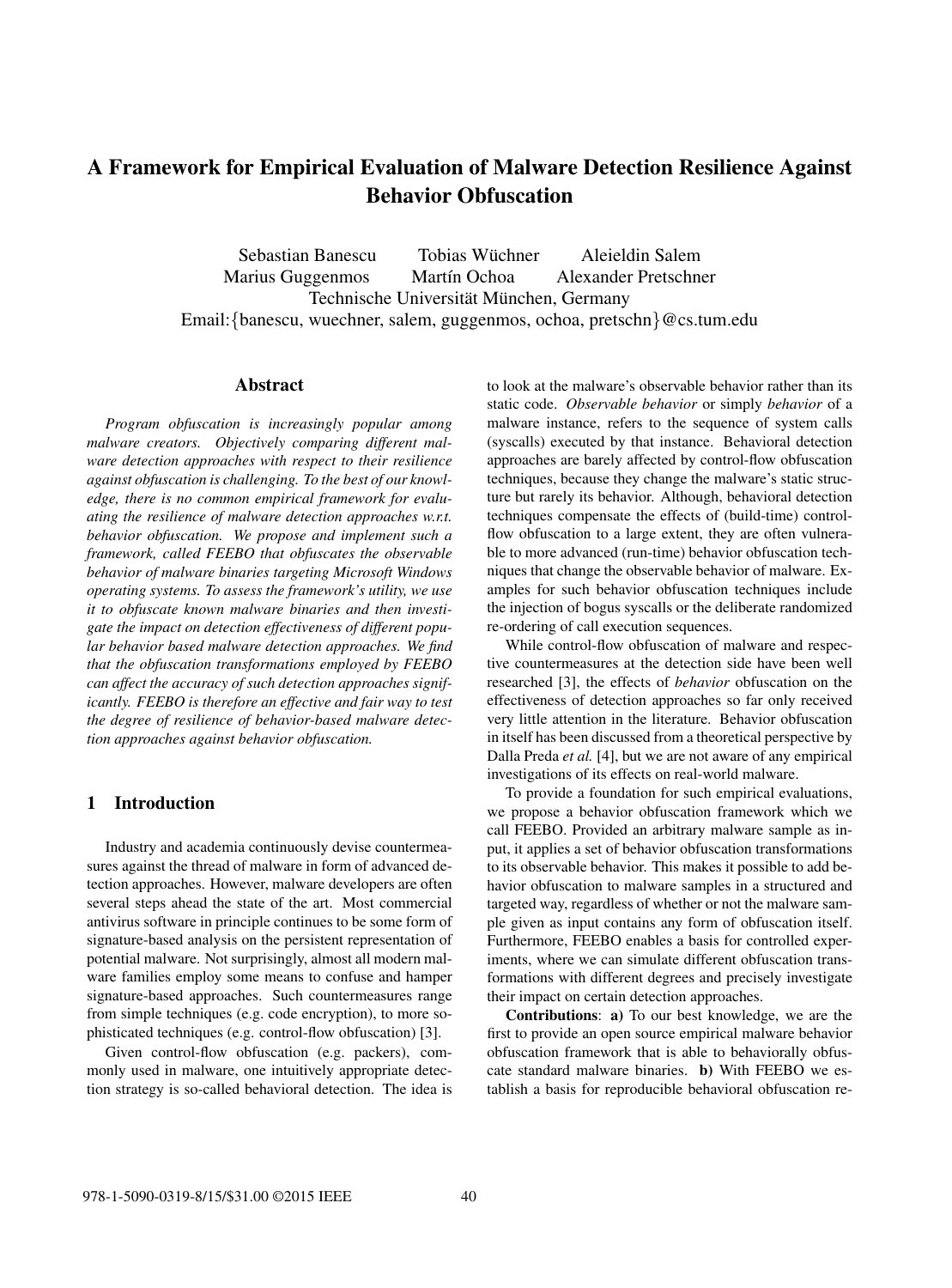silience experiments. c) Our evaluation reveals the sensitivity of several popular behavior-based detection approaches [15] towards certain behavioral obfuscation transformations implemented in FEEBO.

Organization: We introduce *behavior obfuscation* and discuss several n-gram-based behavioral detection techniques in §2. Then we describe the design and implementation of FEEBO in §3. We show the effectiveness of a prototypical implementation of FEEBO in §4 and discuss its limitations in §5. We discuss possible application areas of our approach and give an outlook on future work in §6.

# 2 Related Work

*Control-flow obfuscation* applies transformations at the source code or intermediate representation levels in order to make a program harder to understand by a human or an automated analysis engine. Collberg [3] describes such transformations including: virtualization obfuscation, bogus code insertion via opaque predicates, function splitting, and control-flow flattening. These transformation will typically not have an effect on the observable behavior of a program. Therefore, in this work we do not employ controlflow obfuscation.

*Behavior obfuscation* requires changing the observable behavior of the program being obfuscated. This paper is related to work of Péchoux and Ta [8] on malware behavior obfuscation. They divide the behavior, i.e. executed operations of a program (e.g. malware) into (i) internal computations and (ii) syscalls. *Internal computations* operate only on the process memory of the corresponding program and only affect and are affected by the information stored inside this process' memory. *System calls* represent interactions with the operating system (OS) kernel, i.e. there is a transfer of control from the corresponding program to the kernel and back. Therefore, syscalls affect and are affected by the information stored anywhere in OS memory.

Péchoux and Ta [8] show that it is possible to obfuscate the behavior of known malware samples such that the original malware functionality is preserved by: (i) inserting syscalls before and/or after syscalls in the observable behavior, (ii) reordering syscalls in the observable behavior and (iii) substitution of syscalls by other syscalls which maintain the original functionality of the malware. Different from our work, their goal is to obtain a sequence of syscalls (trace) that is similar to a goodware trace in order to perform *mimicry attacks* [14]. We, on the other hand, focus on automatically generating behaviorally obfuscated malware via randomized syscall insertion, reordering and substitution, to assess the resilience of behavioral detection approaches which analyze the syscalls executed by malware. We plan to extend FEEBO with mimicry transformations in future work.

## 3 Approach for Behavior Obfuscation

Statically transforming (obfuscating) x86 binary programs without debugging symbols is a non-trivial task which involves binary rewriting [10]. This task becomes significantly more challenging when the binaries to transform are malware binaries, which employ packing and antidisassembly techniques [5]. However, for the purpose of evaluating the resilience of behavior-based malware detection approaches we do not necessarily need a self-contained obfuscated malware binary. We only need to record the observable behavior of a behaviorally obfuscated malware sample. Therefore, this paper takes an alternative approach to static binary rewriting, by obfuscating using runtime binary instrumentation [11].

In a nutshell runtime binary instrumentation does not need to perform x86 disassembly and enables the interception of any syscall executed by the input binary program. One can choose to execute, delay, drop or even swap the intercepted syscall with a different syscall, plus perform other additional instructions including executing more syscalls. Therefore, it is a suitable technique for obfuscating the observable behavior of malware binaries.

The remainder of this section describes the behavior obfuscation transformations implemented by FEEBO: (i) syscall *insertion*, (ii) syscall *reordering*, and (iii) *substitution* of syscalls with functionally equivalent ones. The intuition behind these transformation is that they should hamper behavior-based detection approaches which rely on patterns in sequences of syscalls.

## 3.1 System Call Insertion

This obfuscation transformation changes the observable behavior of the input program given as input to FEEBO, by inserting a random number of syscalls in various locations of the original executed sequence of syscalls. With a given probability  $p_i$ , syscall insertion adds for each syscall executed by the input program, a number of additional syscalls randomly chosen from the previously executed syscalls. The number of inserted syscalls per intercepted syscall is randomly chosen between two input parameters of FEEBO called:  $min_i$  and  $max_i$ .

To prevent these inserted calls from changing the original functionality of the input program, we modify the values of their parameters in case the syscalls belong to a set of syscalls (denoted  $S$  in the rest of this paper) that have side-effects. Therefore, the set  $S$  contains syscalls which involve: creating, moving, writing to or deleting: files, pipes or thread message queues, communicating over a socket, loading a library, allocating, writing to or freeing process memory, creating windows and device contexts. The values of the changed parameters are chosen such that they will not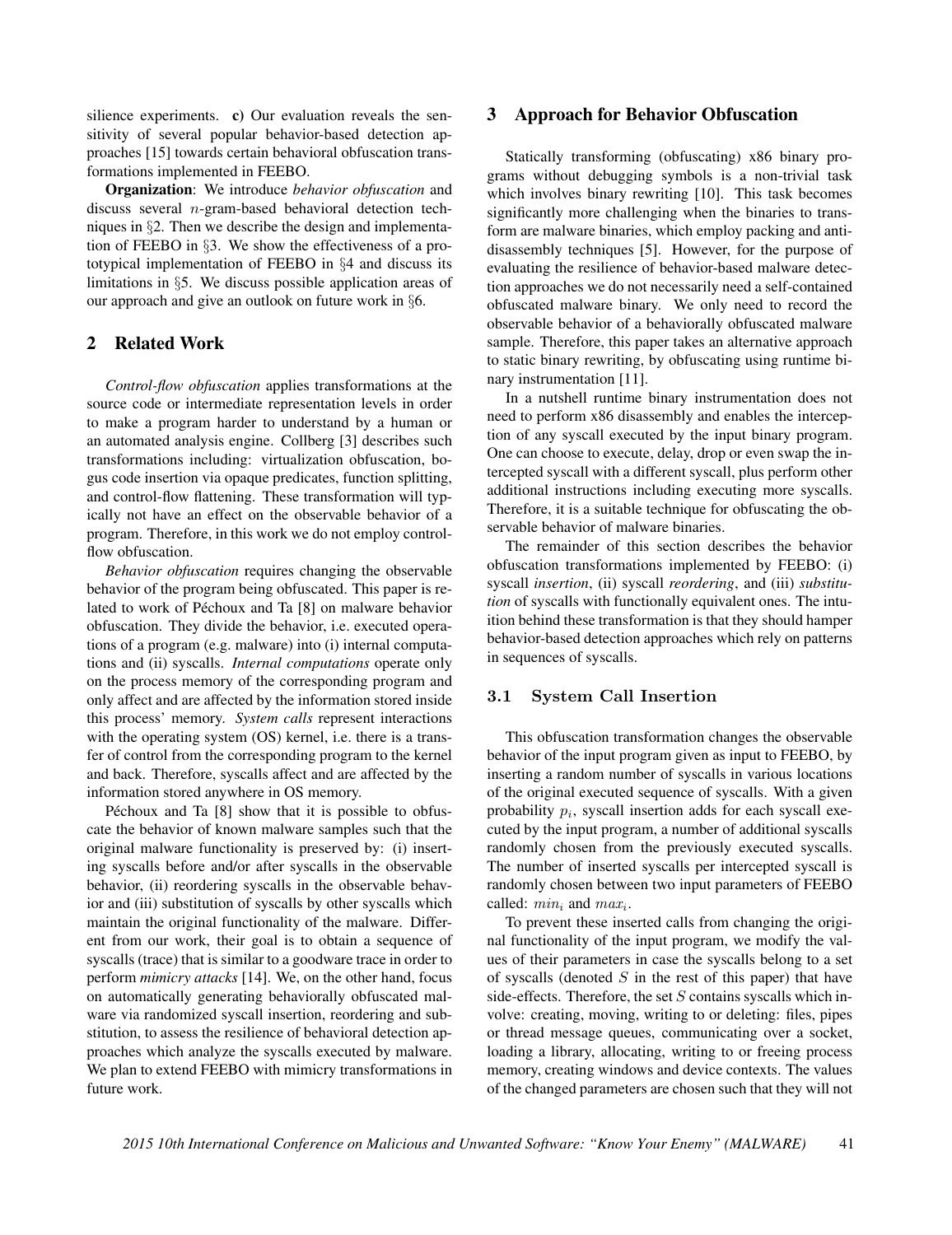collide with existing data, e.g., files. Moreover, we do not reuse previously observed file handles since that may cause crashes or changes in functionality. Instead, we create new handles for different randomly generated file-names. Moreover, syscalls that access a unique system resource are excluded. For instance, inserting a syscall that sets clipboard data, would imply inserting a second call to restore the clipboard data since the clipboard is unique on each system.

For example, if we configure FEEBO with the following input parameters:  $p_i = 0.25$ ,  $min_i = 2$  and  $max_i = 5$ , then every syscall executed by the input program is intercepted with a probability of 25%. For every syscall that is intercepted FEEBO inserts  $x$  syscalls after the execution of the intercepted syscall, where x is a number between  $min_i = 2$ and  $max_i = 5$  chosen uniformly at random.

## 3.2 System Call Reordering

System call reordering can naïvely be implemented by delaying a sequence of syscalls in a buffer which is randomly permuted before execution. This approach would likely break the functionality of transformed programs or cause a crash. Intuitively, this would frequently occur when delaying syscalls that read data (e.g. from files), because such data is likely used immediately after it was read.

In FEEBO reordering is implemented such that every syscall in the set S (described in  $\S 3.1$ ) executed by the input program, is delayed with a probability  $p_r$  and placed in a queue (of size  $n$ ) for later execution. The reason only calls in  $S$  were delayed is that calls outside  $S$  generally read information, which programs need to continue their proper execution. Moreover, we use a queue for the delayed syscalls, because we want to preserve the original ordering of syscalls that have side effects like first creating and then writing to a file. Once the queue is full, our tool will execute them in their original order. Each of the delayed syscalls can additionally trigger the insertion of additional syscalls with similar parameters as described in §3.1, i.e. the probability of inserting syscalls when executing a delayed syscall is denoted  $p_{ri}$  and the minimum and maximum number of inserted syscalls, are denoted by  $min_{ri}$ , respectively  $max_{ri}$ .

For example, if we configure FEEBO with the following input parameters:  $p_r = 0.5$ ,  $n = 5$ ,  $p_{ri} = 0.75$ ,  $min_{ri} = 1$ and  $max_{ri} = 2$ , every syscall from S made by the input program is delayed with a probability of 50%. Once  $n = 5$ calls have been delayed, they will be executed. Each of the delayed syscalls has a 75% probability to insert between  $min_{ri}$  = 1 and  $max_{ri}$  = 2 other syscalls.

We successfully tested this obfuscation transformation on a few Windows utilities such as Paint and Notepad. However, after testing the transformation on a larger set of programs including real-world malware, we noticed it caused a large number of crashes (see §4).

```
:"readfile")<br>:"syntaxl"<br>:"syntax2"
        ("Syntax1": [ "ReadFile" ] },<br>
("Syntax2": [ "ReadFile" ] },<br>
("Syntax3": [ "LockFile", "ReadFile", "UnlockFile" ] },<br>
("Syntax4": [ "LockFile", "ReadFileEx", "UnlockFile" ] },<br>
("Syntax5": [ "GetFileInformationByHandle", 
        {"syntax10": [ "CancelIo", "ReadFile" ] },<br>{"syntax11": [ "EncryptFile", "DecryptFile", "ReadFileEx" ] },<br>{"syntax12": [ "CancelIo", "CreateSymbolicLink", "OpenFile", "ReadFileEx<br>", "DeleteFile" ] },
        {"syntax13": [ "CancelIo", "CreateSymbolicLink", "OpenFile", "ReadFile",
                    "DeleteFile" ] }
],
"writefile":[
        {"syntax1": [ "WriteFile" ] },
{"syntax2": [ "WriteFileEx" ] },
        {"syntax3": [ "LockFile", "WriteFile", "UnlockFile" ] },<br>{"syntax4": [ "LockFile", "WriteFileEx", "UnlockFile" ] },<br>{"syntax5": [ "GetFileInformationByHandle", "WriteFileEx" ] },<br>{"syntax5": [ "GetFileAttributes", "WriteFi
        {"syntax7": [ "GetFileSize", "WriteFileEx" ] },
{"syntax8": [ "GetFileType", "WriteFileEx" ] },
{"syntax9": [ "CancelIo", "WriteFileEx" ] },
{"syntax10": [ "CancelIo", "WriteFile" ] },
        "|"syntax11": [ "EncryptFile", "DecryptFile", "ReadFileEx" ] },<br>|"syntax12": [ "CancelIo", "CreateSymbolicLink", "OpenFile", "<br>| WitteFileEx", "DeleteFile" ] },<br>|"syntax13": [ "CancelIo", "CreateSymbolicLink", "OpenFile", 
                       , "DeleteFile" ] }
]}
```


#### 3.3 System Call Substitution

This obfuscation transformation is implemented by intercepting a sequence of syscalls and substituting their execution with that of a sequence of different syscalls, such that the resulting functionality of the program is functionally equivalent to the original one. This substitution occurs with a given probability  $p_s$ . The sets of functionality equivalent syscalls are grouped together in an *equivalence class*. Whenever FEEBO intercepts a sequence of syscalls from an equivalence class, it substitutes this sequence with another sequence (chosen randomly) from the same equivalence class.

An equivalence class is specified as a configuration file in JSON format, therefore, it can be extended without source code modifications to FEEBO. In this work we have developed equivalence classes for reading and writing files shown in Figure 1 as readfile, respectively writefile. Each of these equivalence classes contains 13 equivalent sequences of syscalls indexed by the keyword syntax and followed by a list of Microsoft Windows syscall names. We have created these equivalence classes manually by looking-up the description of each of the syscalls and mapping their parameters such that any two entries from an equivalence class are functionally equivalent. An example sequence from the writefile equivalence class is syntax3 which first locks a file, then writes to it and finally unlocks it. The readfile equivalence class contains similar rules. These syntax rules are functionally equivalent under the assumption that the obfuscated malware samples are not multi-threaded, which we believe is the case for the dataset used in our experiments [7].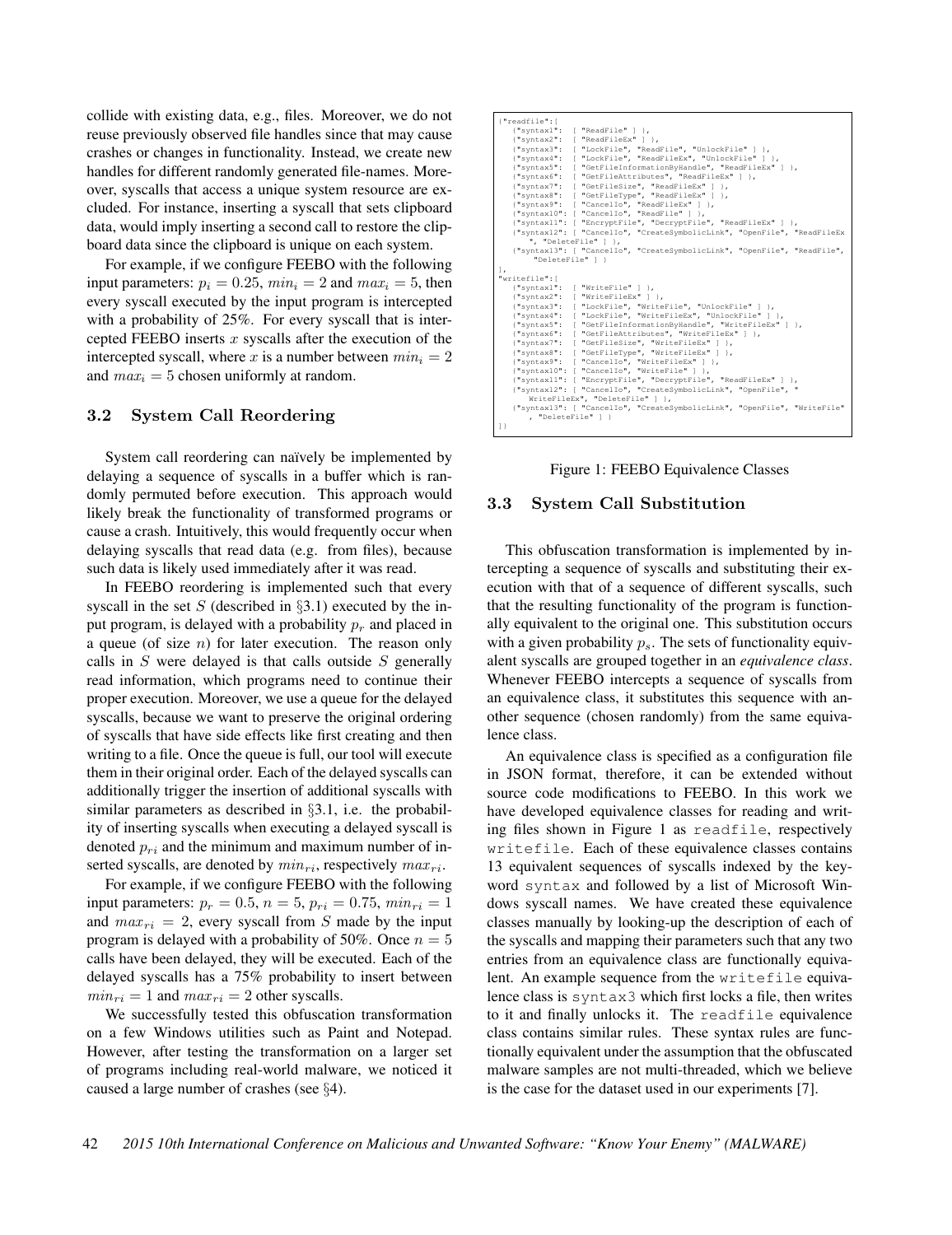## 4 Evaluation

The evaluation of FEEBO is divided into two parts. Firstly, §4.1 presents the feasibility of the implemented obfuscation transformations, i.e. we check whether the behaviorally obfuscated malware instances crash for specific input parameter configurations of FEEBO. Secondly, in §4.2 we only use the obfuscation transformations which were found to be stable (i.e. produce a low number of crashes) during the feasibility evaluation. We measure the impact that various input parameter configurations of FEEBO have on the accuracy of a classifier used by behavior-based malware detection approaches.

#### 4.1 Feasibility Evaluation

To check which of the obfuscation transformations implemented in FEEBO reliably produce running malware samples, we first randomly selected a subset of 100 malware samples from the Malicia dataset [7], spread across 16 malware families.

We used FEEBO to generate 300 obfuscated versions (variants) of each of the 100 malware instances from our chosen subset, totaling 30,000 log files from executions of behaviorally obfuscated malware instances. To obtain this data we executed each of the 100 malware samples separately within an installation of the Cuckoo malware analysis sandbox<sup>1</sup>, where we replaced the behavior monitor with FEEBO to obtain a variety of obfuscated behavior logs of those malware samples. To capture a critical mass of syscalls sufficiently large to allow training a classifier with good accuracy, we need to monitor a malware sample for at least 3 minutes. With one input parameter configuration capturing the obfuscated logs of 100 malware samples would then take 300 minutes which, with help of parallel execution of multiple VMs on 5 cores, we could cut down to about one hour per input configuration.

The first 10,000 logs were obtained by iterating over 100 different input parameter configurations for FEEBO, where we only applied syscall insertion. The following 20 values were used for the insertion probability  $p_i \in$  $\{0.05, 0.10, 0.15, \dots, 1.00\}$ . For each of these probability values we iterated over the following values for the maximum number of inserted syscalls  $max_i \in \{1, 2, 4, 8, 16\}.$ The minimum number of inserted syscalls was fixed to 1, i.e.  $min_i = 1$ .

The next 10,000 logs were obtained by iterating over 100 different input configurations for FEEBO, where we applied syscall reordering. The following 5 values were used for the reordering probability  $p_i \in \{0.20, 0.40, 0.60, 0.80, 1.00\}.$ For each of these probability values we iterated over the following values for the size of the queue  $n \in \{1, 2, 4, 8\}$ . For

each different value of the queue size  $(n)$ , we iterated over the following values for the maximum number of inserted syscalls for each delayed call  $max_{ri} \in \{1, 2, 4, 8, 16\}.$ The minimum number of inserted syscalls was fixed to 1, i.e.  $min_{ri} = 1$ .

The final 10,000 logs were obtained by iterating over 100 different input parameter configurations for FEEBO, where we only applied semantic substitution of equivalent syscalls. There 100 input configurations were obtained by iterating over the following values for the system call substitution probability  $p_s \in \{0.01, 0.02, 0.03, \dots, 1.00\}.$ 

We automatically inspected these 30,000 log files to see which ones resulted in crashes of the instrumented malware binary. Our results showed that only 3% of the logs corresponding to syscall insertion involved a crash, which we believe is negligible since these crashes occurred for random malware samples. For syscall reordering around 54% of logs involved crashes. We noticed that a large proportion of crashes occur for larger values of the queue size  $n$ , which means that the more syscalls are delayed the higher the probability of a crash. For semantic substitution of equivalent syscalls around 14% of the logs involved crashes, which we find to be a tolerable number given the purpose of behavioral obfuscation of malware binaries. Due to these results, we decided to only use syscall insertion and semantic substitution in our effectiveness evaluation from §4.2.

## 4.2 Effectiveness Evaluation

From the results of §4.1 we concluded that syscall insertion and substitution would produce a tolerable number of crashes  $\left($ <15%) on the remaining malware instances from the Malicia dataset [7]. Therefore, we implemented a FEEBO-simulator for those two obfuscation transformations, but which operated directly on recorded execution logs of the unobfuscated malware samples from the Malicia dataset. The rationale behind implementing the FEEBOsimulator is that generating 200 variants for each of the 11,688 malware samples from the malicia dataset would have taken  $200 \times 11,688/100 = 23376$  hours (about  $2\frac{1}{2}$ ) years) on our evaluation setup described in §4.1, while with the FEEBO-simulator it takes under a week of computation. Note that by construction, the two approaches (simulation and instrumentation) produce outputs with the same probability distribution for identical input configurations, under the hypothesis that the variants wouldn't crash.

Using the FEEBO-simulator we were able to generate 200 variants for each of the 11,688 samples of the Malicia dataset, totaling 2,337,600 logs. Half of these logs correspond to the 100 input configurations for syscall insertion, while the other half correspond to the 100 input configurations for semantic substitution described in §4.1. In addition, we collected the logs of 730 known goodware samples

<sup>1</sup>http://www.cuckoosandbox.org/.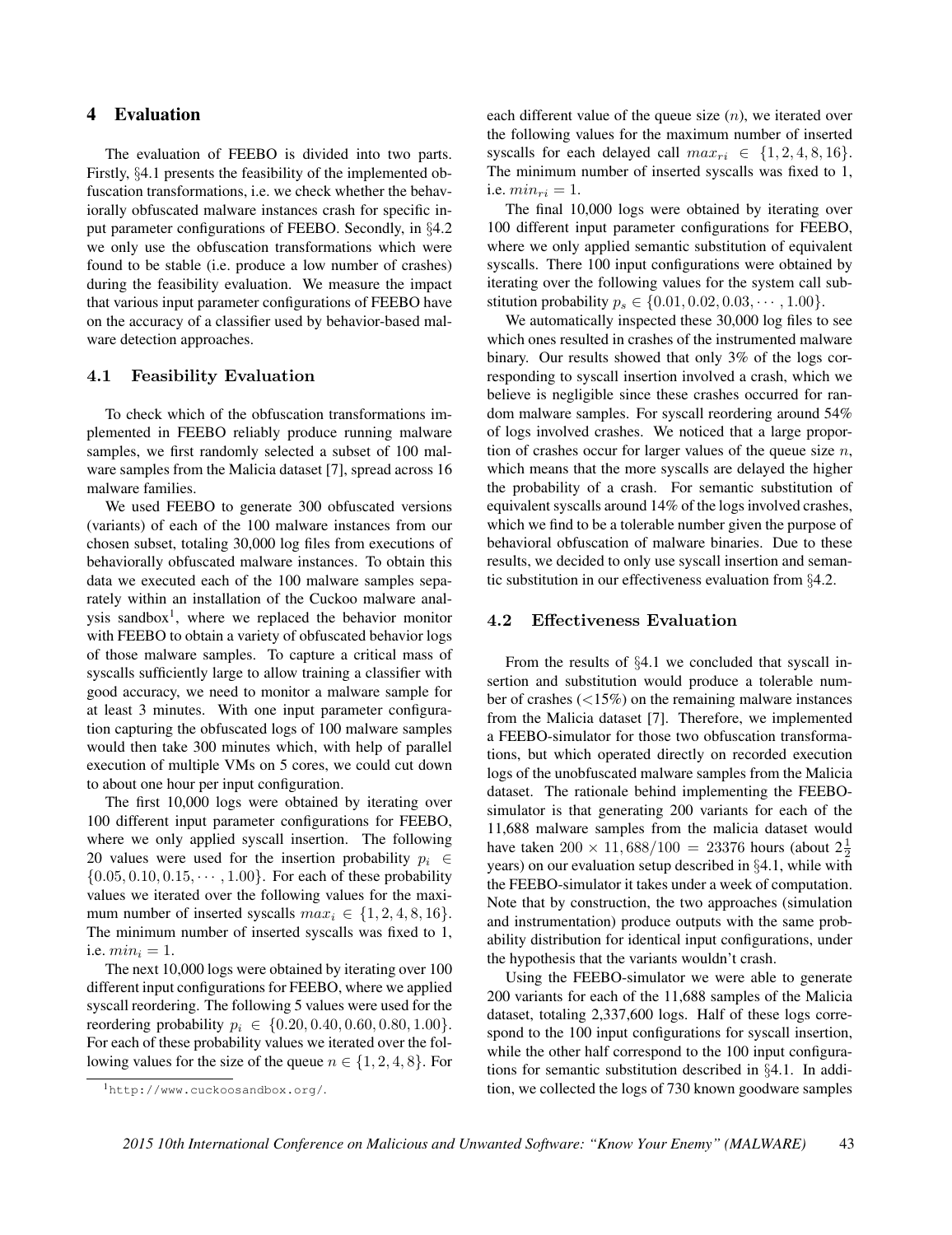(including programs shipped together with Microsoft Windows 7), using our Cuckoo sandbox, which we did not obfuscate, to use as comparison baseline for later training the detection classifiers.

Measuring the Actual Degree of Obfuscation Since the input configuration of both FEEBO and FEEBO-simulator are specified as probabilities and ranges of numbers of syscalls to insert, we cannot use these values to measure the actual degree of obfuscation between the original malware instance and the variant obtained from FEEBO. Therefore, as a measure of the actual degree of obfuscation, we calculated the *Levenshtein distance* between the original and the obfuscated logs, as it represents the number of atomic insertion, deletion, and substitution operations needed to transform one event log into the other. For computing the Levenshtein distance we abstracted our logs to only the name of the syscalls (excluding their parameters), which are elements of the Latin alphabet.

Classifier Used for Malware Detection There is a large body of work regarding behavior-based malware detection approaches [2, 12, 13, 9]. In this work we use the insights given by Canali *et al.* [2], which indicate that simple ngram approaches perform poorly with respect to variations in syscall logs. Therefore we chose to use support vector machines (SVMs) for our evaluation, which is a more advanced classifier, often employed by state of the art malware detection approaches [12, 13, 9]. SVMs can only process numerical feature vectors. In order to extract numerical features from our syscall logs, we made use of the spectrum kernel [6] which enables us to classify our test logs in linear time. The spectrum kernel is originally meant to detect homology, i.e. the existence of common ancestry, between two protein sequences. We can match this setting to ours by considering the samples from the Malicia dataset as the ancestors of the behaviorally obfuscated malware versions. The objective of our experiment is to investigate whether the SVM can still associate the obfuscated versions of the malware instances with their ancestors by classifying them correctly. If our experiments show that FEEBO affects the accuracy of this classifier, then we are confident that it is a suitable tool for the evaluation of other behavior-based detection approaches.

**Classifier Accuracy Baseline** Given a number  $k \geq 1$ , the spectrum kernel computes the frequency of occurrence of all subsequences of length  $k$  in the original sequence. Therefore, we want to select proper parameter configurations for the SVM classifiers, i.e. ensure they have good accuracy and detection rate. To do this, we consider different values of  $k = \{3, 6, 9\}$ . To also ensure that the classifiers do Table 1: Average accuracy of classifiers for different subsequence lengths  $(k)$  after 10-FCV on the Malicia dataset

|                    | $k=3$  | $k=6$  | $k=9$  |
|--------------------|--------|--------|--------|
| SVM-alpha accuracy | 80.36% | 40.49% | 41.37% |
| SVM-raw accuracy   | 90.03% | 53.98% | 38.29% |

not over-fit, we perform 10-fold cross-validation (10-FCV) using all 11,688 malware samples from the Malicia dataset.

We use two types of input data for our SVM classifier. For the first type of input data we convert the syscall logs into alphabetical character sequences, similar to protein sequences, by mapping every syscall from an execution log to one letter of the alphabet. The second type of input data we consider the entire raw log of syscalls including parameter values. We call the results obtained from the SVM with the first and the second types of input data: *SVM-alpha*, respectively *SVM-raw*, throughout the rest of this paper.

The detection rates scored by the SVM with the spectrum kernel on the non-behaviorally obfuscated Malicia dataset can be seen on the first row of Table 1 for the alphabetical sequences as input data and on the second row of Table 1 for the raw logs as input data. The accuracy of both classifiers degrades as the length of the subsequences  $(k)$  increases. However, we notice that the accuracy of SVM-raw for  $k = 3$  is a bit above 90%, which is 10% higher than the accuracy of SVM-alpha for  $k = 3$ . Also for  $k = 6$  the accuracy of SVM-raw is higher than that of SVM-alpha. However, for  $k = 9$  they are almost the same. In the experiments presented later in this section we want to see if and how these accuracy values are affected by the behavior obfuscation transformations employed by FEEBO.

Classifier Training Time Training the SVM-raw classifier is very time-consuming, because of the character-wise way the spectrum kernel analyzes the raw logs [6]. We noticed that the time needed for training the SVM-raw classifier on the entire Malicia dataset is around 3.5 hours for each fold of the 10-FCV on our experiment setup, whereas training the SVM-alpha classifier was more than one order of magnitude faster. We explain this by the difference in size between the SVM-alpha and the SVM-raw input data sets that also is of about one order of magnitude.

To reduce the time needed for training, we sampled 5 times 1000 log samples recorded using the Malicia dataset. Trained each of these sets separately using the same classifiers yielded a training time of about 17 minutes per 1000 log sample. Furthermore, we compared the accuracy of the 10-FCV of the same SVM classifier on the entire set of logs from the Malicia dataset and on the five sets of 1000 malware log samples. We noticed that the accuracy only differs by at most 2% for all the 5 sets of 1000 malware log sam-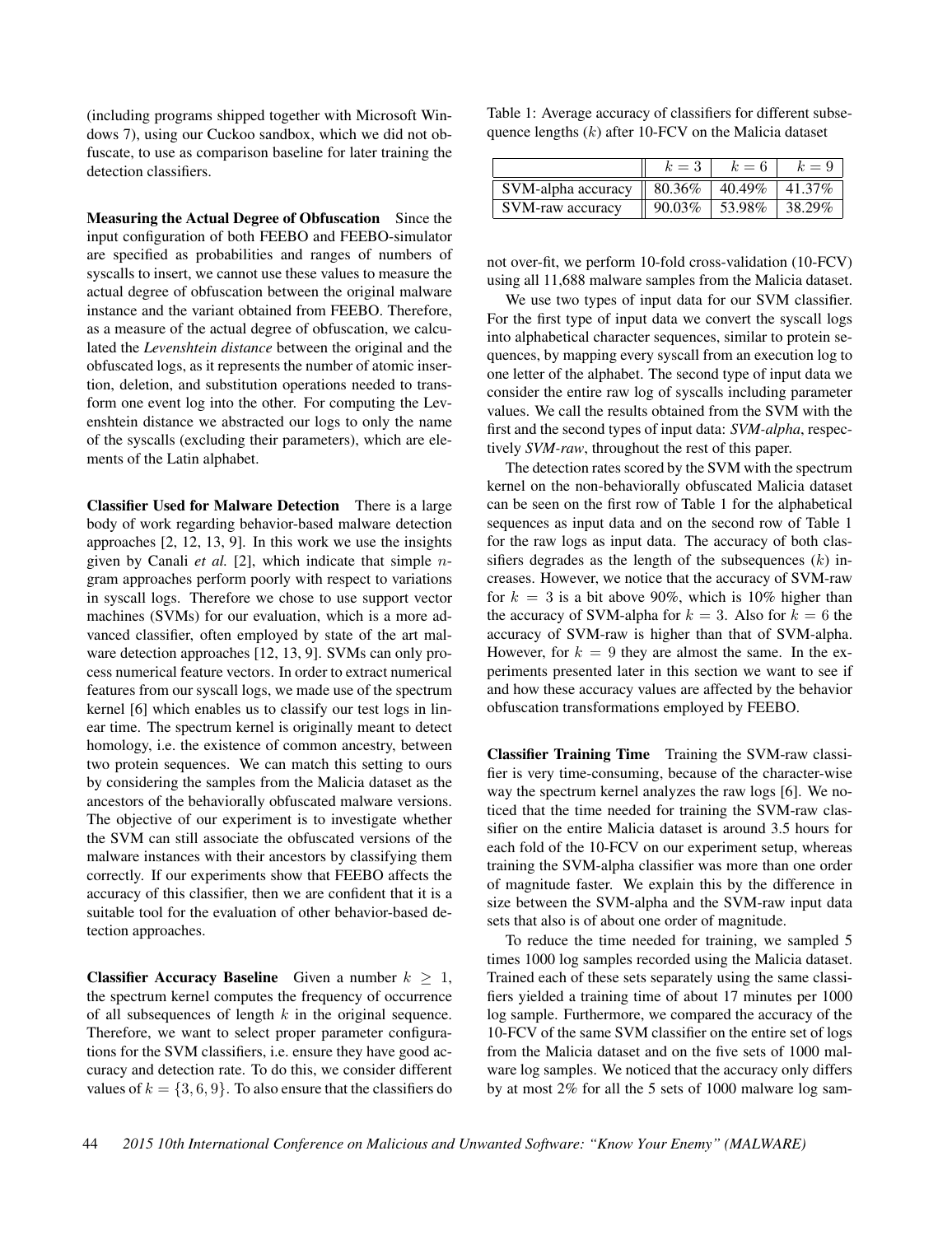

Figure 2: Training with original malware (x-axis: degree of obfuscation, y-axis: classifier accuracy)

ples. Therefore, in the experiments described in the following paragraph, we used one of these 1000 log samples to obtain an evaluation set with a balanced malware and goodware distribution.

Training only with Original Malware In this experiment we used logs recorded for a period of 3 minutes for all samples from the Malicia dataset and our 730 goodware samples. To obtain balanced malware and the goodware sets to avoid classification bias, we then sampled 1000 logs from the 11,688 logs generated from the Malicia dataset. These 1000 logs yielded files containing between 64.2 KBs to 5.3 MBs of recorded syscalls. The 730 logs generated by the goodware samples ranged from 94.3 KBs to 3.6 MBs.

We trained the SVM-alpha and the SVM-raw classifiers with the 1000 logs of malware and the 730 logs of goodware. Afterward, we obfuscated the 1000 logs with the 100 input parameter configurations of FEEBO-simulator for syscall insertion and the 100 input configurations for semantic substitution which were presented in §4.1. These log files along with 200 different input configurations were then given to the FEEBO-simulator. This resulted in 200,000 obfuscated log files, grouped in 200 folders containing 1000 instances each, labeled with the input parameter configuration of FEEBO used to generate the respective logs.

We then used the SVM-alpha and SVM-raw classifiers on each of these 200 folders. For each folders we recorded the average degree of obfuscation (Levenshtein distance) and the average classifier accuracy. The results of this experiment for SVM-alpha on the 100 folders obfuscated with different input parameter configurations of FEEBO involving only syscall insertion can be seen in Figure 2a. From this figure we can clearly see that the accuracy of the SVMalpha classifier for all values of  $k = \{3, 6, 9\}$  decrease inversely proportional to the degree of obfuscation by behavioral obfuscation via syscall insertion. For  $k = 3$  the accuracy for an obfuscation degree of 5000 dropped to 72%, while for  $k = \{6, 9\}$  the accuracy dropped under 25%.

The results for SVM-alpha on the 100 folders obfuscated with different input parameter configurations of FEEBO involving only semantic substitution can be seen in Figure 2b. This figure also shows a decreasing trend of the accuracy starting from obfuscation degree 0 up to the obfuscation degrees around 1500, 1000 and 800 for values of  $k: 3, 6$ , respectively 9. Also, we can see an increasing trend that does not go higher than the initial accuracy. The reason for the increasing trend is related to the spectrum kernel [6], used by the SVM classifier. For lower degrees of obfuscation there are only a few semantic substitutions to create confusion and lower accuracy. However, after a certain degree of obfuscation the classifier maps the frequent occurrences of the small set of possible syntax rules within an equivalence class (see Figure 1) to each other and thus can easily factor out the obfuscation effects.

The results for SVM-raw on the 100 folders obfuscated with different input parameter configurations of FEEBO involving only syscall insertion can be seen in Figure 2c. It is apparent that the accuracies of all the classifiers are affected by syscall insertion. However, only for  $k = 3$  we see a significant decrease in accuracy around obfuscation degree 2000. Afterward, the accuracy level stabilizes.

The results for SVM-raw on the 100 folders obfuscated with different input parameter configurations of FEEBO involving only semantic substitution can be seen in Figure 2d. At first glance it seems like the accuracies remain constant independent of the applied obfuscation degree. However, we can see a similar phenomenon to that observed in Figure 2b, i.e. the detection accuracy decreases slightly and then comes back up to its original value. In sum we can conclude that SVM-raw classifiers seem to be much more resilient to semantic substitution than SVM-alpha ones.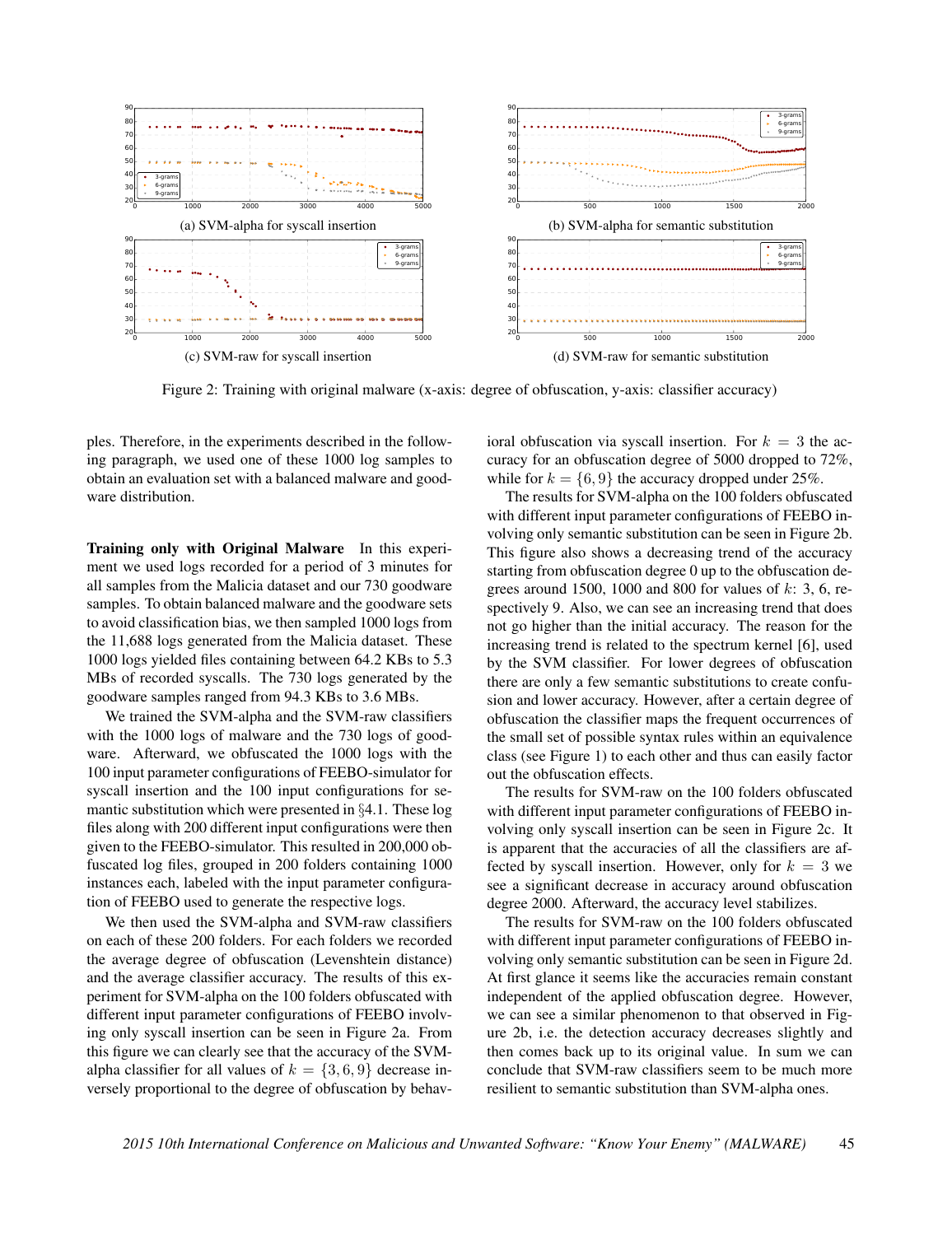

Figure 3: Training with both original and obfuscated malware (x-axis: degree of obfuscation, y-axis: classifier accuracy)

Training with both Original and Behaviorally Obfuscated Malware In this experiment we used the same logs as in our previous experiment. However, instead of training only on logs of non-behaviorally obfuscated malware samples, we mixed the 730 goodware samples, the 1000 nonobfuscated malware samples and 1000 behaviorally obfuscated samples corresponding to one input parameter configuration of FEEBO-simulator. Hence, for each of the 200 different input configurations of the FEEBO-simulator, we performed 10-FCV using the SVM-alpha and SVM-raw classifiers. The accuracy of the classifiers decreases, because adding the 1000 obfuscated malware samples creates an imbalance between the goodware and the malware sets.

Through this experiment we reason about classifier stability which captures the situation in which a classifier is trained with logs from behaviorally obfuscated malware samples. We measure the stability of a classifier as the standard deviation of accuracy points in a certain interval of obfuscation degrees.

In the ideal case the applied obfuscations not having any effect on the externally visible behavior, the detection rate should remain 100%. With this setting we could investigate the effects of the applied obfuscation transformations with respect to detection accuracy. Figure 3a shows the results of this experiment for SVM-alpha on the 100 folders obfuscated with different configurations of syscall insertion. For  $k = 3$  this classifier is slightly affected by syscall insertion. However, for  $k = \{6, 9\}$  the standard deviation of the SVM-alpha classifier increases directly proportional to the obfuscation degree.

Figure 3b shows the results of this experiment for SVMalpha on the 100 folders obfuscated with different configurations of semantic substitution. For this obfuscation transformation we see that the standard deviation of the accuracy grows significantly around obfuscation degree 1200 for  $k = 3$ , it grows less for  $k = 6$  and even less for  $k = 9$ .

Figure 3c shows the results of this experiment for SVMraw on the 100 folders obfuscated with different configurations of syscall insertion. Figure 3d shows the results of this experiment for SVM-raw on the 100 folders obfuscated with different configurations of semantic substitution. These last two figures show that the standard deviation of the SVM-raw classifier is barely affected by both syscall insertion and semantic substitution. Thus, we conclude that SVM-raw classifiers are more stable w.r.t. obfuscation than SVM-alpha ones, but with lower overall detection accuracy.

## 5 Discussion and Threats to Validity

In §4.2 we learned that the proposed obfuscation transformations can have a significant effect on the detection accuracy of the SVM-alpha and SVM-raw approaches. In Figures 2 we can see a clear correlation between the increase of obfuscation degree and the detection accuracy of the two classifiers for certain values of  $k$  and certain obfuscation transformations. In Figure 3 we can see, that the spread in classification accuracy, i.e. the standard deviation of the accuracy, increases with the obfuscation degree. Furthermore, we noticed that syscall insertion has a higher impact on detection accuracy than semantic substitution which we explain by the fact that the respective transformations are more diverse and thus harder to factor out by learning.

The functionality of any obfuscated program should include the functionality of the original (non-obfuscated) program. For many software transformation engines such as optimizing compilers, this is a strict requirement. However, even very widely used compilers such as GCC or Clang have been found to contain optimizations that break the functionality of the original source code [16]. The transformations described in §6 suffer from the same issue, i.e. they may change the functionality of malware such that